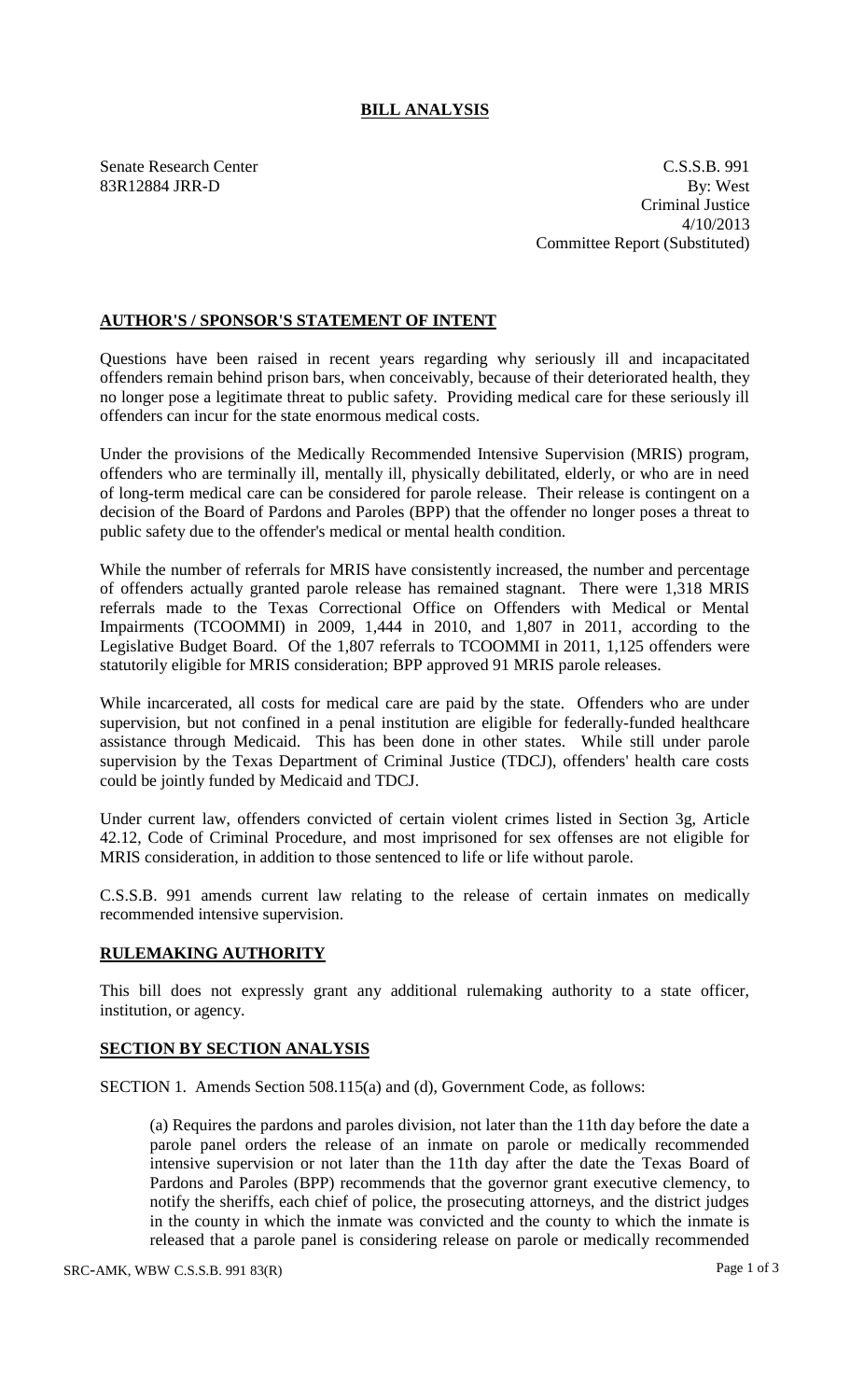intensive supervision or the governor is considering clemency. Makes nonsubstantive changes.

(d) Requires that the notice include, rather than requires that the notice state, the inmate's name; the county in which the inmate was convicted; the offense for which the inmate was convicted; and to the extent permitted by federal law, information relating to the inmate's physical or mental health condition if the inmate is being considered for release on medically recommended intensive supervision under Section 508.146 (Medically Recommended Intensive Supervision). Makes nonsubstantive changes.

SECTION 2. Amends Section 508.146, Government Code, by amending Subsections (a), (e), and (f) and adding Subsection (g), as follows:

(a) Authorizes an inmate other than an inmate who is serving a sentence of death or life without parole to be released on medically recommended intensive supervision on a date designated by a parole panel described by Subsection (e) (relating to determinations made by parole panels) if the Texas Correctional Office on Offenders with Medical or Mental Impairments, in cooperation with the Correctional Managed Health Care Committee, identifies the inmate as requiring permanent long-term care, having a terminal illness, or being a person with a severe and persistent mental illness or intellectual and developmental disability, if the inmate is an inmate who does not have a reportable conviction or adjudication under Chapter 62 (Sex Offender Registration Program), Code of Criminal Procedure, or being in a persistent vegetative state or being a person with an organic brain syndrome with significant to total mobility impairment, if the inmate is an inmate who has a reportable conviction or adjudication under Chapter 62, Code of Criminal Procedure.

Deletes existing text authorizing an inmate other than an inmate who is serving a sentence of death or life without parole to be released on medically recommended intensive supervision on a date designated by a parole panel described by Subsection (e), except that an inmate with an instant offense that is an offense described in Section 3g (relating to offenses for which a defendant is not eligible to be placed on community supervision), Article 42.12 (Community Supervision), Code of Criminal Procedure, or an inmate who has a reportable conviction or adjudication under Chapter 62, Code of Criminal Procedure, to only be considered if a medical condition of terminal illness or long-term care has been diagnosed by a physician, if the Texas Correctional Office on Offenders with Medical or Mental Impairments, in cooperation with the Correctional Managed Health Care Committee, identifies the inmate as being elderly, physically disabled, mentally ill, terminally ill, or mentally retarded or having a condition requiring long-term care, if the inmate is an inmate with an instant offense that is described in Section 3g, Article 42.12, Code of Criminal Procedure.

(e) Authorizes only a parole panel composed of three members appointed to the panel by the presiding officer, rather than authorizes only parole panels composed of the presiding officer of BPP and two members appointed to the panel by the presiding officer, to make determinations regarding the release of inmates on medically recommended intensive supervision under Subsection (a) or of inmates released pending deportation. Requires the Texas Correctional Office on Offenders with Medical or Mental Impairments (TCOOMMI), rather than requires the Texas Council on Offenders with Mental Impairments (council), if TCOOMMI, rather than the council, identifies an inmate as a candidate for release under the guidelines established by Subsection  $(a)(1)$  (relating to authorizing a certain inmate to be released on medically recommended intensive supervision on a certain date if TCOOMMI, in cooperation with the Correctional Managed Health Care Committee, identifies the inmate as meeting certain criteria), to present to a parole panel described by this subsection relevant information concerning the inmate and the inmate's potential for release under this section.

(f) Authorizes an inmate who is not a citizen of the United States, as defined by federal law, and who is not under a sentence of death or life without parole to be released to immigration authorities pending deportation on a date designated by a parole panel